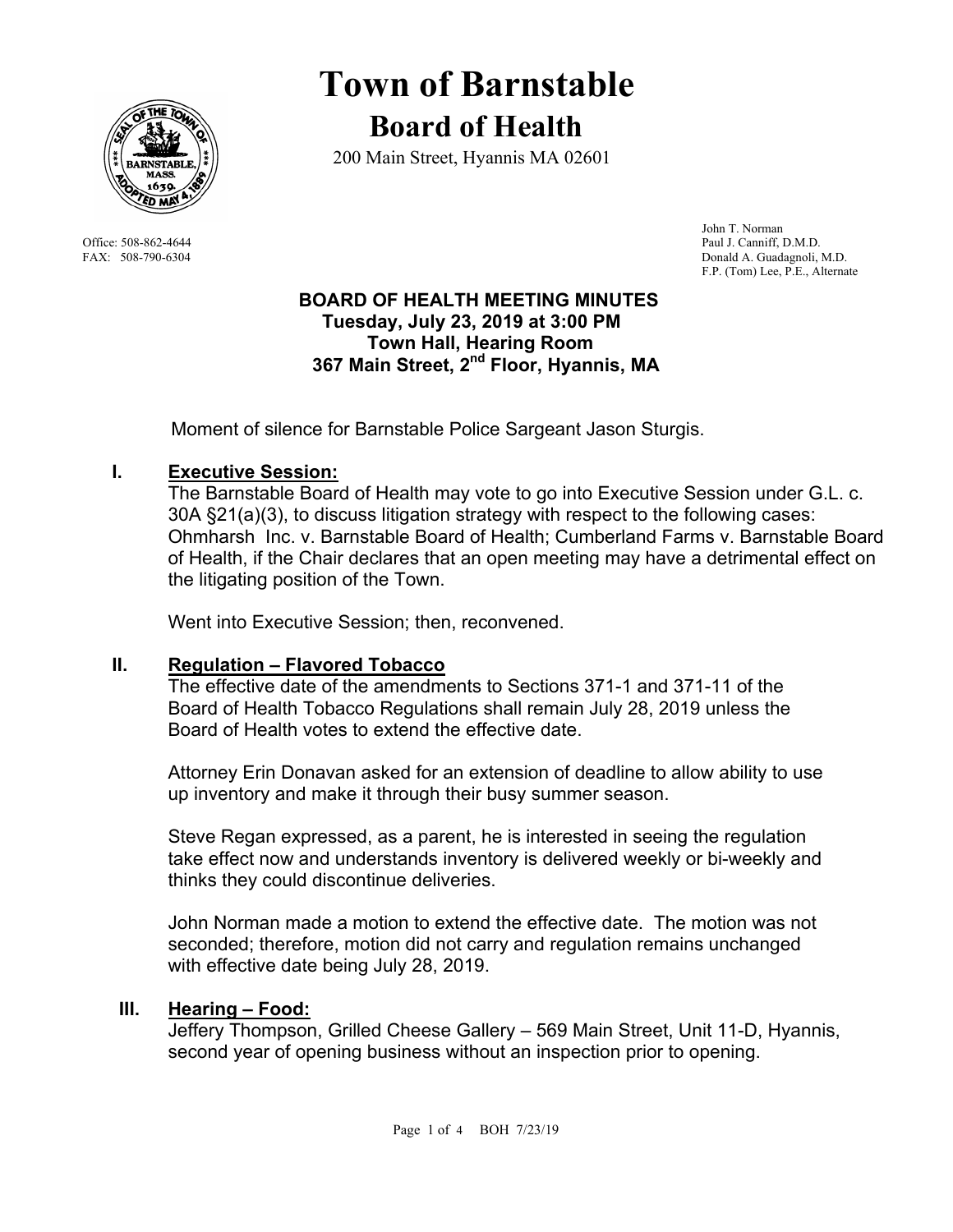Mr. McKean summarized the past events: Mr. Thompson opened in June 2017 without a food permit and when Mr. McKean arrived on May 24, 2019 for a preoperational inspection, the establishment appeared to be open with staff located at the register.

Mr. Thompson stated the staff was there to help him prepare to open. He said he had a gas leak and had pulled a gas permit and had to call a contractor to repair it.

It was also mentioned that an inspection was done prior to the Board meeting and there was no food safety certified person on the premises.

The Board stated the public has an expectation that the property is safe and operating properly when they enter the establishment. The health inspection staff recommended assessing a day of closure.

Upon a motion duly made by Dr. Guadagnoli, seconded by John Norman, the Board voted to order a one-day closure for September 10, 2019. (Unanimously, voted in favor.)

#### **IV. Hearing – Motel:**

Toby Leary, contractor, representing Hyannis Plaza, formerly International Inn, 662 Main Street, Hyannis, requesting to reopen building two.

The motel is ready to open their second building.

Mr. McKean mentioned that the establishment will not need to come before the Board to reopen restaurant or pool.

Upon a motion duly made by Dr. Guadagnoli, seconded by John Norman, the Board voted to grant the full motel license to operate both building 1 and 2. (Unanimously, voted in favor.)

## **V. Variance – Septic (Cont.):**

A. Daniel Ojala, Down Cape Engineering, representing Ian Taylor, Trustee – 70 Rushy Marsh Road, Cotuit, Map/Parcel 019-119, 34, 231 square feet lot, requesting one variance for repair of a failed septic system.

Applicant withdrew request. They have redone plan without requiring variance.

B. Terence Hayes, engineer, representing Thomas Rooney, owner - 261 Nyes Neck Road, Centerville, Map/Parcel 232-004, 47,260 square feet lot, requesting two variances for a failed septic repair.

Upon a motion duly made by Mr. Norman, seconded by Dr. Guadagnoli, the Board voted to grant the variances with the following conditions: 1) a four bedroom deed restriction must be recorded at the Barnstable County Registry of Deeds and a copy of such to be submitted to the Health Division. (Unanimously, voted in favor.)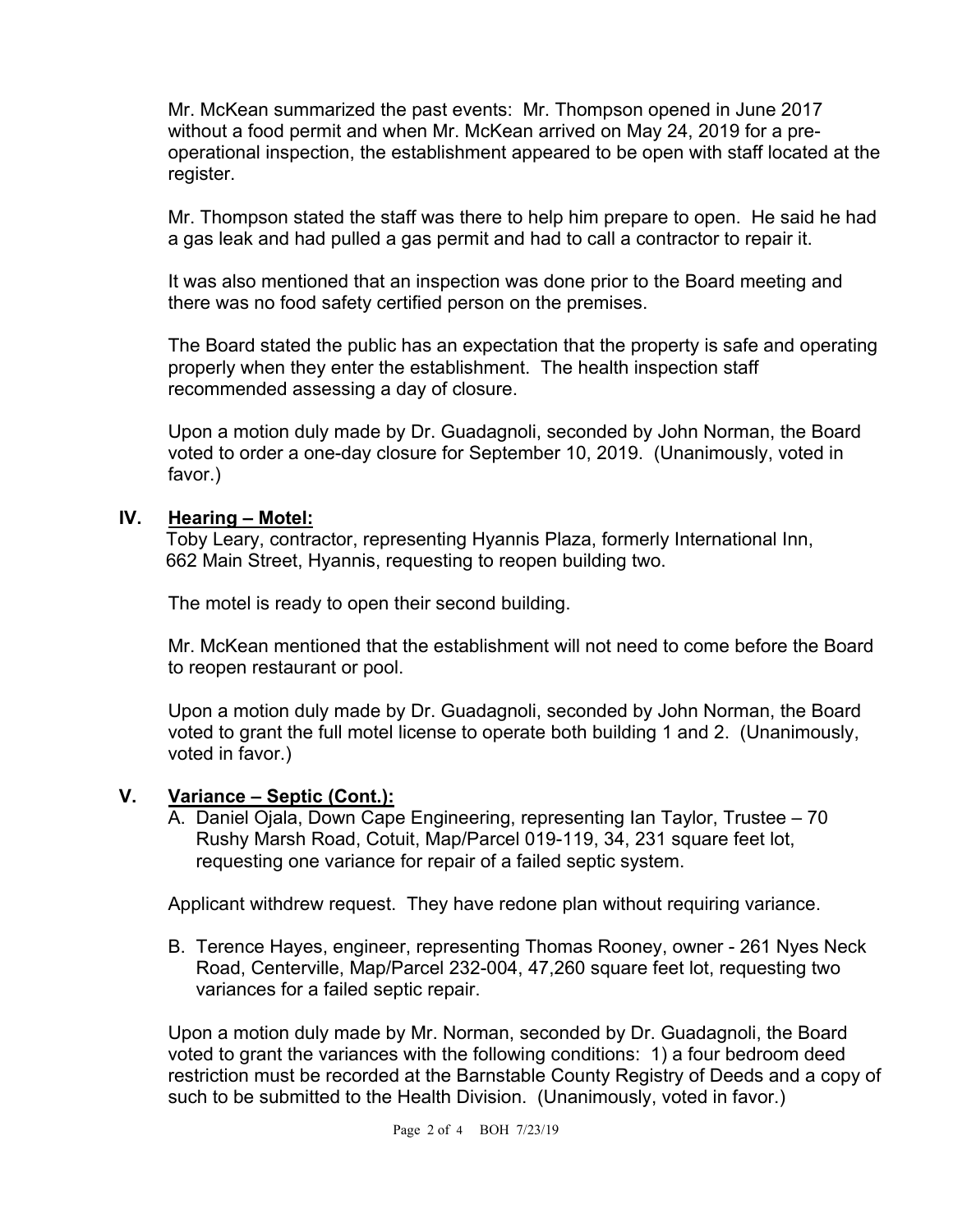# **VI. Variance – Septic:**

A. Peter McEntee, Engineering Works, representing Ronald Charbonneau, Exec. - 105 Sterling Road, Hyannis, Map/Parcel 268-164, 13,005 square feet lot, requesting three variances for a repair of a failed septic system.

John Norman expressed concern that the tank is over 30 years old and recommended using a new combination tank/pump chamber.

Upon a motion duly made by Mr. Norman, seconded by Dr. Guadagnoli, the Board voted to grant the variances with the following conditions: 1) the septic tank will be upgraded to a combination tank and pump chamber and any minor changes in the distance of variances will be acceptable to allow the tank and pump chamber to fit and 2) a three-bedroom deed restriction must be recorded at the Barnstable County Registry of Deeds. (Unanimously, voted in favor.)

B. Peter McEntee, Engineering Works, representing Lori Giblin, owner – 83 Buttonwood Lane, West Barnstable, Map/Parcel 217-044, 40,870 square feet lot, requesting three variances for a failed septic system.

Upon a motion duly made by Mr. Norman, seconded by Dr. Guadagnoli, the Board voted to approve as submitted with an amendment: 1) will be 4.5 feet separation between high groundwater and bottom of leaching (a modification from the 5 feet), 2) revised plans will be submitted and 3) a three bedroom deed restriction will be recorded at the Barnstable County Registry of Deeds. (Unanimously, voted in favor.)

## **VII. Tobacco**

Adil Diwan and Dawank Patel, new stockholders of New Sedwick d/b/a Puff the Magic, new owners of smoking bar.

Attorney Theresa Koppanati was present to represent the new stockholders of Puff the Magic smoking bar. They are to continue operation of the smoking bar in the same manner as prior stockholders of Puff the Magic.

The corporation owning Puff the Magic remains the same and the Board was informed the stockholders are new.

The attorney submitted a statement by Rusty's Inc dated 7-23-19 certifying the ventilation system present is capable of maintaining an outdoor airflow of at least 60 cubic feet per minute, in accordance with the smoking variance granted by the Town of Barnstable (and in accordance with the 1993 BOCA mechanical code).

## **VIII. Farmers Market – Osterville (Cont.):**

David Lawler and Jennifer Williams, Osterville Farmers Market at Osterville Historical Museum – 155 West Bay Road, Osterville, requesting additional dates for Mike Donuts to allow 9 dates during season to cook, and requesting 3 dates (including one temporary permit already issued) for Jaju Pierogi to cook (continued from June 2019).